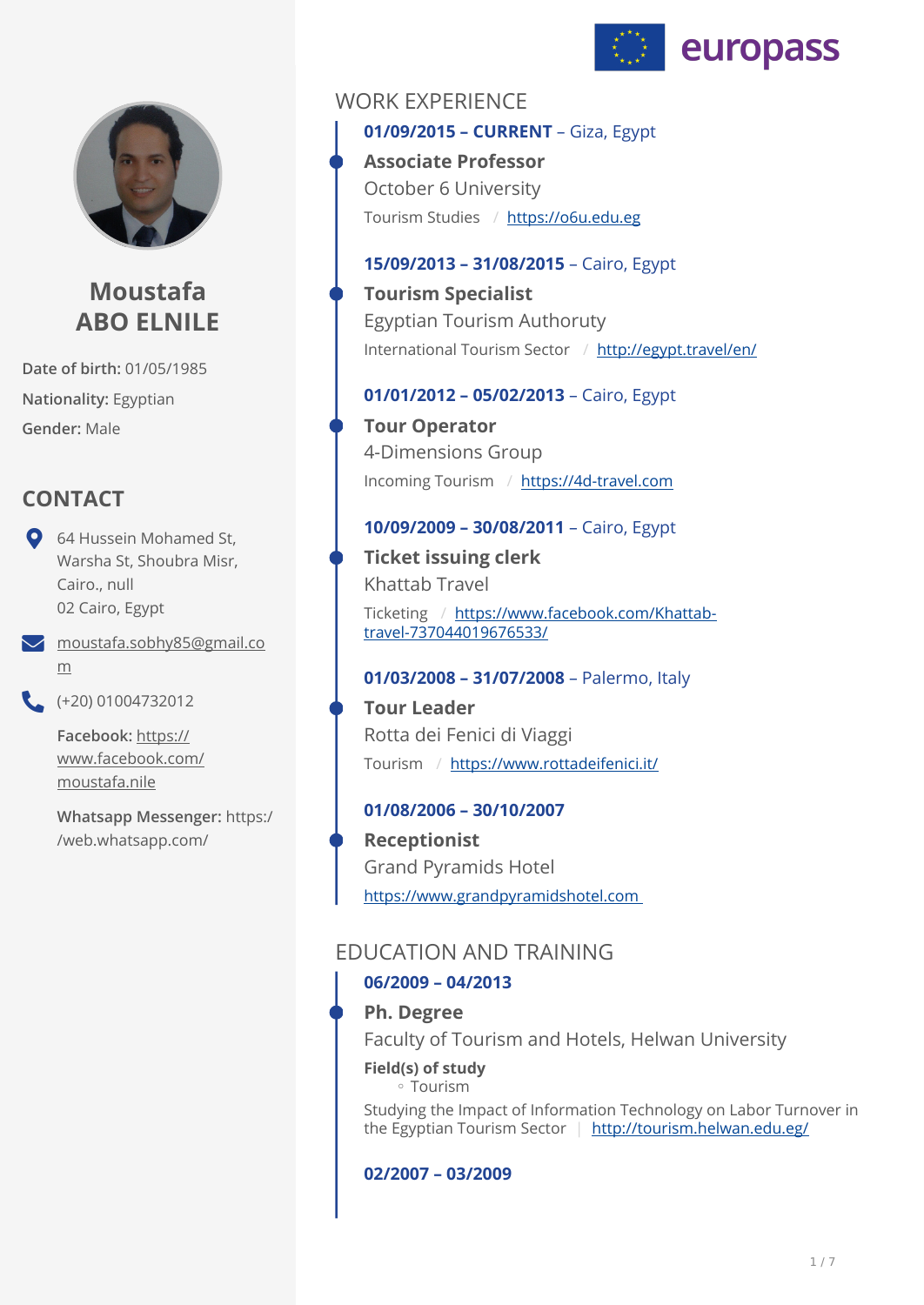## **International Master Degree**

Palermo university, Italy

**Field(s) of study** Tourism ◦

Execellent A | The Role of Integrated Relational Tourism in Promoting of the International Tourism Movement Coming | [https://](https://www.unipa.it/HOME/) [www.unipa.it/HOME/](https://www.unipa.it/HOME/)

### **09/2002 – 06/2006**

### **Bachelor's Degree in Tourism**

Faculty of Tourism and Hotels, Helwan University

**Field(s) of study** Tourism ◦ Very Good With Honor | <http://tourism.helwan.edu.eg/>

## **06/2004 – 03/2006**

**English Course**  Defense Language Institute

### **02/2008 – 06/2009**

**Italian Course**  Arces Association in Palermo, Italia

## **08/11/2009 – 11/11/2009**

**Saber Course for Aviation and Ticketing Reservation**  Sabre Travel Network

## **15/03/2012 – 21/03/2012**

**Amadeus Course for Aviation and Ticketing Reservation**  Amadeus Egypt

## **10/2011 – 01/2012**

**UNESCO ICDL Course**  Minsitry of Telecom

## **09/08/2016 – 11/08/2016**

**Education Programs and Courses Specifications and Evaluation of Learning Outcomes for H.E Institutes**  National Authority for Quality Assurance and Accreditation

of Education

## **22/08/2016 – 25/08/2016**

**Protocols of External Review Visit: Applied Course for H.E. Institutes** 

National Authority for Quality Assurance and Accreditation of Education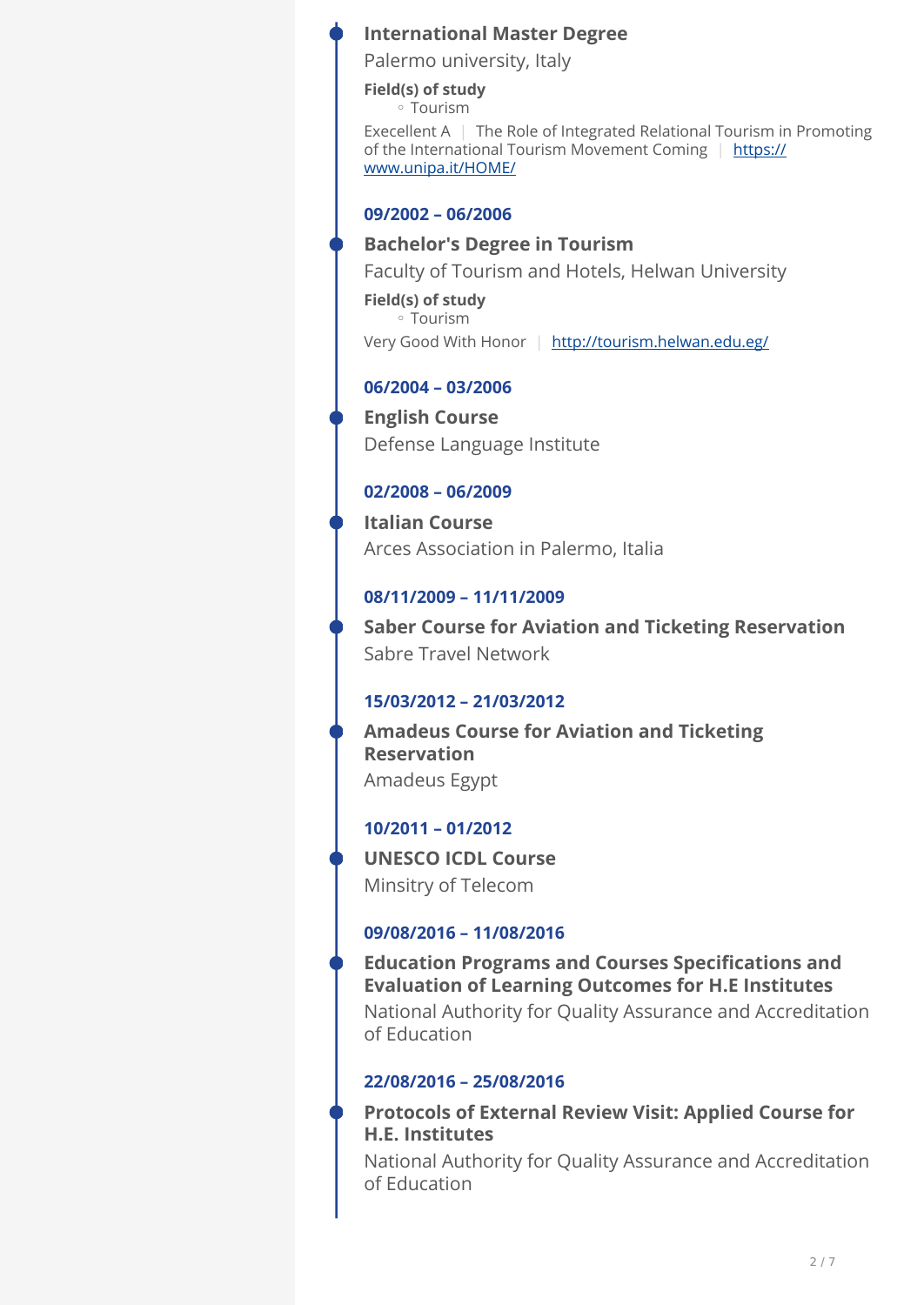#### **10/04/2017 – 11/04/2017**

#### **Strategic Planning for Higher Education**

National Authority for Quality Assurance and Accreditation of Education

#### **26/06/2019 – 27/06/2019**

#### **Conference Organization Course**

National Center for Faculty and Leadership Development

### **01/07/2019 – 02/07/2019**

#### **Student Evaluation Course**

National Center for Faculty and Leadership Development

### **10/07/2019 – 11/07/2019**

## **International Publishing of Research Course**  National Center for Faculty and Leadership Development

## LANGUAGE SKILLS

**MOTHER TONGUE(S):** Arabic

#### **OTHER LANGUAGE(S):**

**English** 

| <b>Reading</b><br>C1        | Spoken<br>production<br>C1             | Spoken<br>interaction<br>C <sub>1</sub> | <b>Writing</b><br>C2 |
|-----------------------------|----------------------------------------|-----------------------------------------|----------------------|
|                             |                                        |                                         |                      |
| <b>Reading</b><br>A2        | Spoken<br>production<br>A <sub>2</sub> | Spoken<br>interaction<br>A <sub>1</sub> | <b>Writing</b><br>A2 |
|                             |                                        |                                         |                      |
| <b>Reading</b><br><b>B2</b> | Spoken<br>production<br>۲1             | Spoken<br>B2                            | <b>Writing</b><br>C1 |
|                             |                                        |                                         | interaction          |

## DIGITAL SKILLS

Microsoft Word / Outlook / Microsoft Powerpoint / Google Drive / Facebook / Instagram / Zoom / LinkedIn / Skype / Social Media / Google Docs / Twitter / Microsoft Teams / Organizational and planning skills / Microsoft Office / Microsoft Office365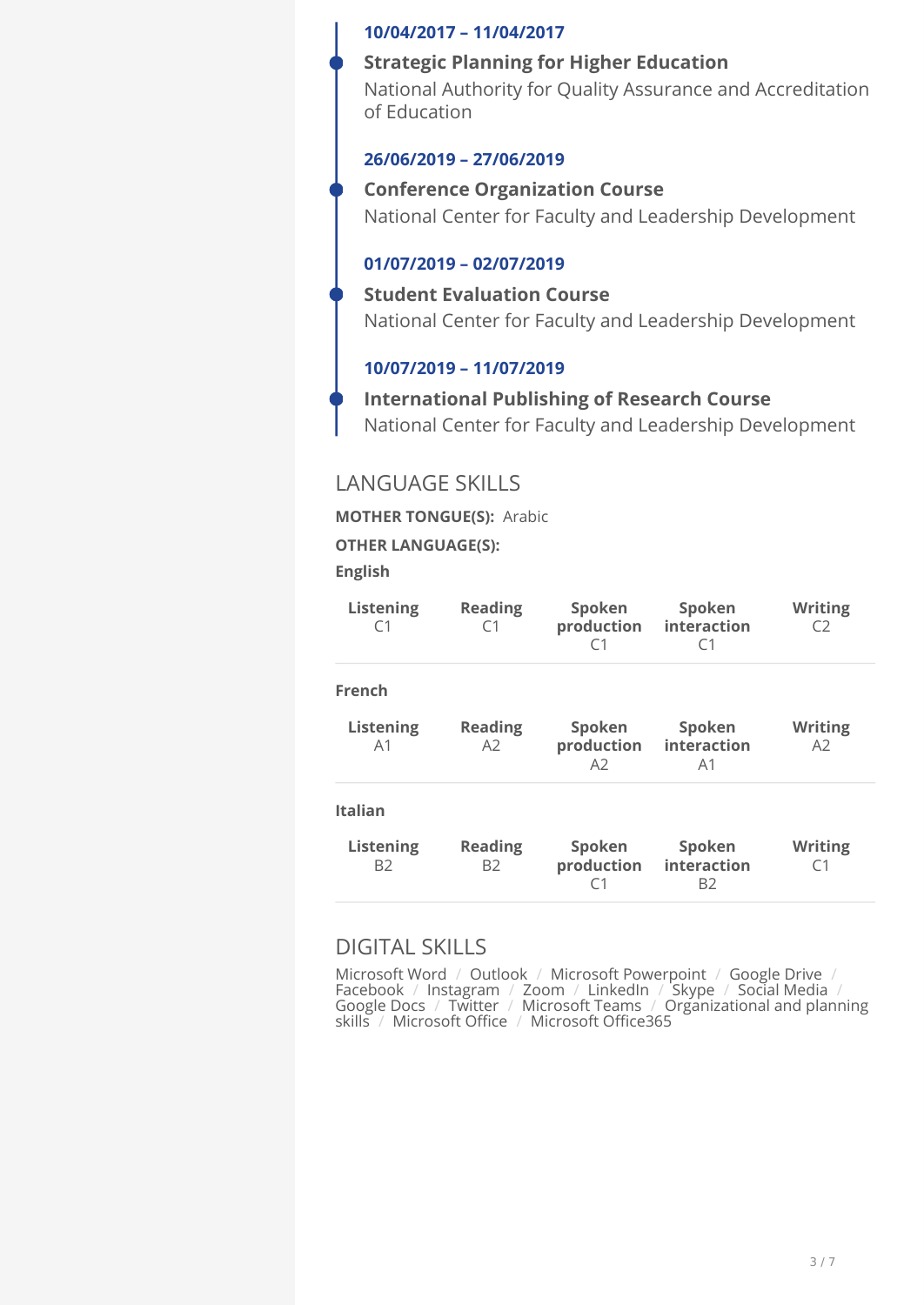## PUBLICATIONS

## **Potential Impact of Climate Change on Tourism: A case Study on Coastal Tourism in MENA Countries**

#### **2017**

Arab Universities Union Journal, Vol 14, Issue 1, Jun 2017.

**Evaluating the role of Co-Advertising Campaigns with Tour Operators in the Tourism Promotion Outside of Egypt** 

#### **2017**

The International Academic Journal of the Faculty of Tourism and Hotel, Helwan University, Dec 2017

### **The Role of Human Resources Information Systems in Improving the Performance of Tourism Sector**

#### **2018**

International Phranakhon Rajabhat Research Journal, Vol 13 No.1, 2018

### **Evaluating the effectiveness of Therapeutic tourism programs in the Egyptian Travel Agencies**

#### **2018**

Tourism Studies Journal, Vol 17, Issue 1, 2018.

### **Study of the Promotion of North West' Coast Region as A competitive Tourism Destination**

#### **2019**

International Journal of the Faculty of Tourism and Hotels, Helwan University, , Issue No.7

## **Impact of activating the Holy Family Path on Promoting of Religious Tourism Movement Coming to Egypt**

#### **2021**

Journal of Association of Arab Universities for Tourism and Hospitality, Vol 21, No.1, 2021

### **Influence of the Global Warming Phenomenon on Recreational Tourism: Applied on Egyptian Red Sea Area**

### **2021**

International Journal of Tourism and Hospitality Management, Luxor University Issue No. 1, June 202

### **The impact of Coronavirus (COVID-19) on The Air Transport: A case Study of Egypt air**

### **2021**

Journal of Association of Arab Universities for Tourism and Hospitality, Vol 21, No.2, 2021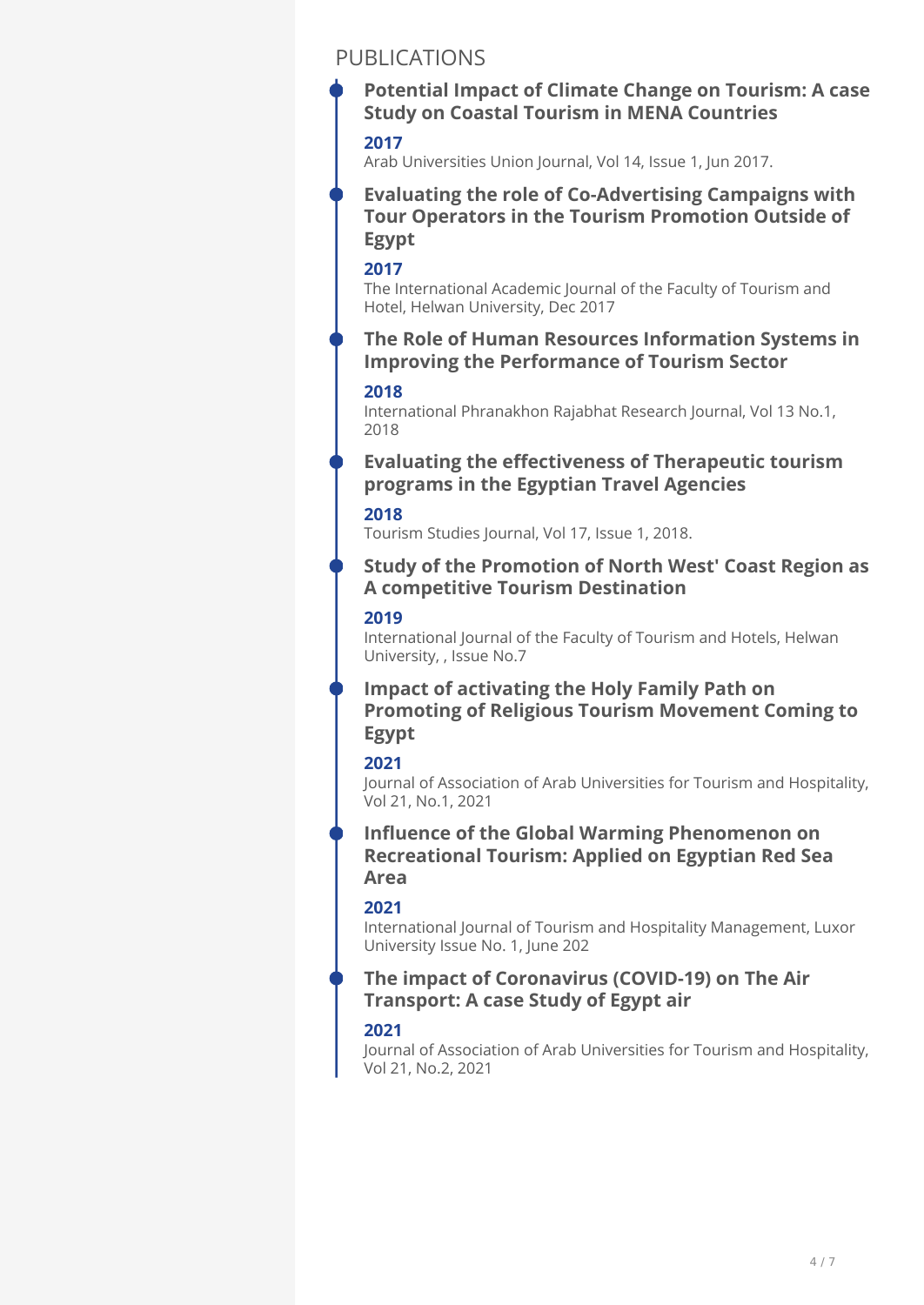## NETWORKS AND MEMBERSHIPS

## **12/2008 – 02/2009**

**Technical Member at Italian COSPE Project** 

El Maadi, Cairo

**Technical Member at Google Committee for E-Marketing of ETA** 

Egyptain Tourism Authority, Abbassia, Cairo

**a Member at Egyptian Association of Tourism and Hospitality** 

Nasr City, Cairo

**a Member at Egyptian Association of Scientific Tourism Experts** 

Dokki, Giza

Al Agouza, Giza **a Founding Member and Executive Director of Egyptian Association for Tourism and Friendship among Peoples**

# SOCIAL AND POLITICAL ACTIVITIES

## **09/2019 – CURRENT**

Faculty of Tourism and Hotels, October 6 Unversity **Responsible for Students Activities and Youth Affairs** 

## **08/2020 – CURRENT**

**Executive Director of Egyptian Association of Tourism and Friendship among Peoples** 

Al Agouza, Dokki

## DRIVING LICENCE



**Driving Licence:** B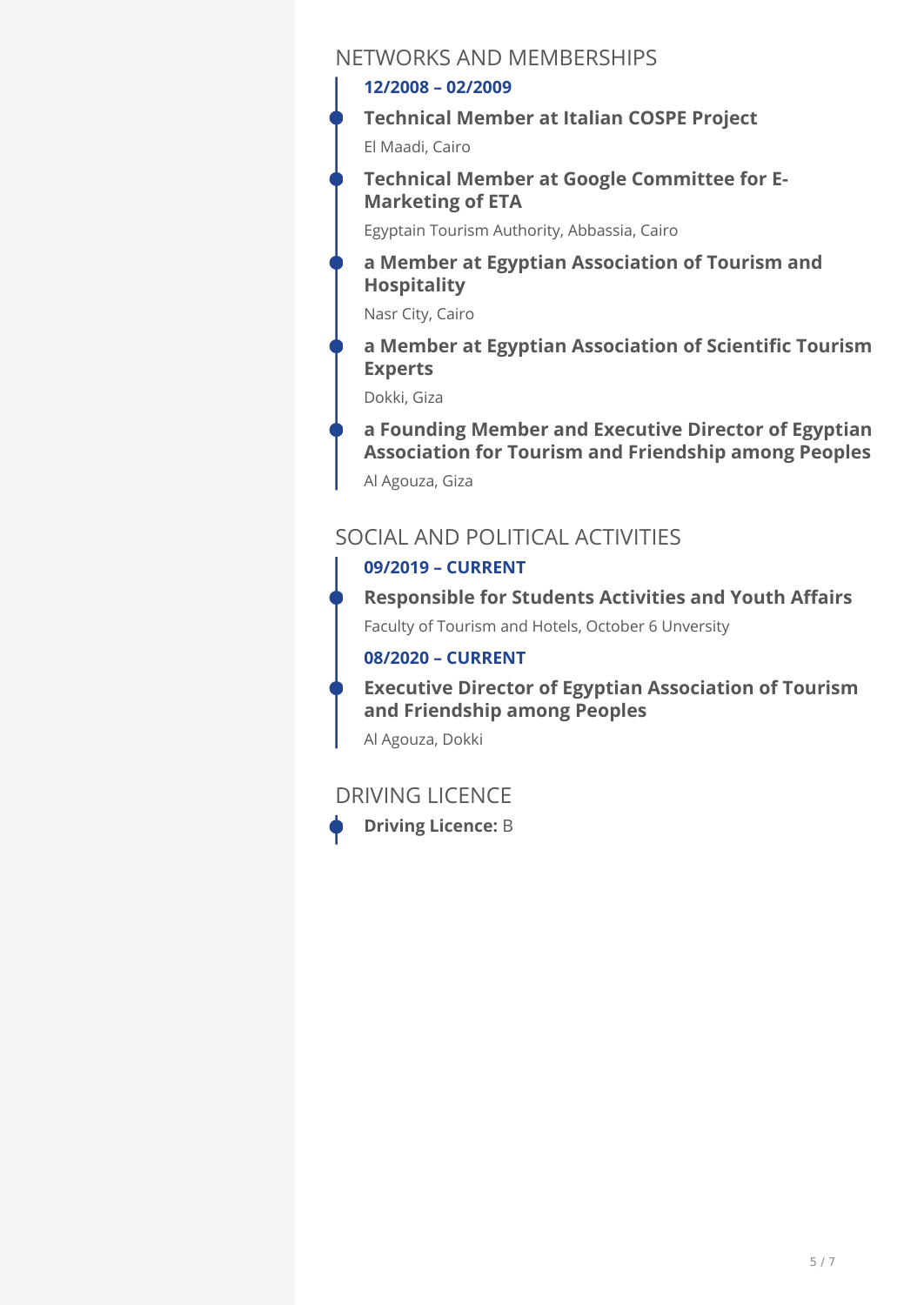## CONFERENCES AND SEMINARS

**04/10/2015** > – Al Masah Hotel, Nasr City

**World Tourism Day** 

**10/03/2016 – 13/03/2016** > – Luxor and Aswan

**the International Tourism Conference on "Crises, a Threat to Development and Progress** 

**15/03/2017 – 17/03/2017** > – Pattaya, Thailand

**The 8th International Science, Social Science, Engineering and Energy Conference** 

**05/09/2020** > – Nile Pahroah Cruise, Giza

**1st Tourism Sallon, under Topic "History of Practical Tourism in Egypt"** 

**31/08/2020** > – October 6 University

**Academic Forum of Faculty of Tourism and Hotels, O6u**

**19/01/2017** > – Porto ElSkhona, Red Sea, Egypt

**The 10TH International Arthroplasty Conference** 

# **PROJECTS**

**02/2008 – 06/2009** 

**Italian COSPE Project for Sustainable Tourism Development**

# HONOURS AND AWARDS

## **23/10/2014**

**Certification Of the 2nd Best PH. Degree in Tourism** - Ministry of Tourism and Helwan Unversity

## **17/03/2013**

**Certification of the Best Research in Tourism** - Phranakhon Rajabhat Unversity, Thailand